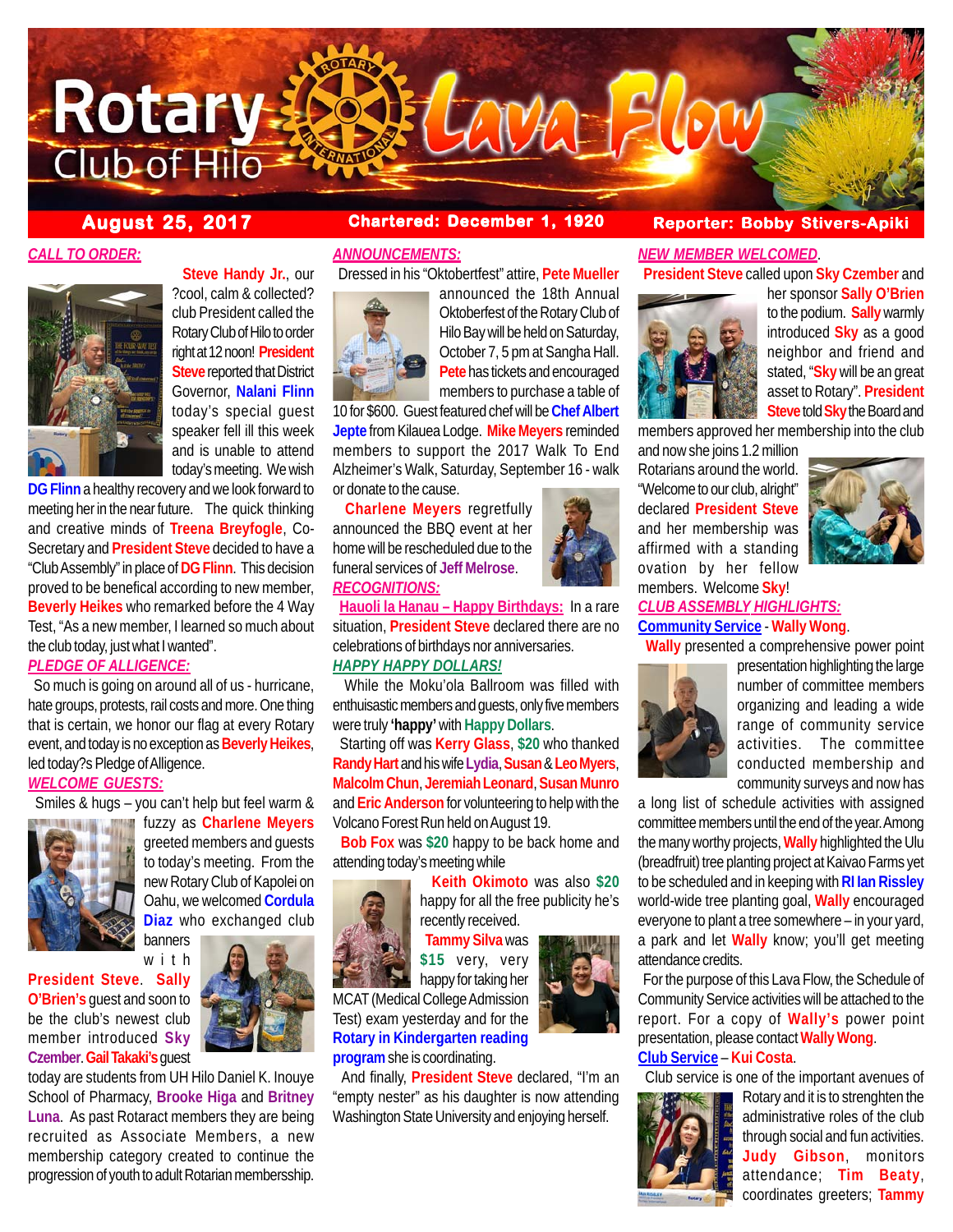# *Birthdays:*

**Corey Kawamoto** August 1 **Misti Tyrin** August 1 **Dylan Shropshire** August 2 **Tina Jimenez** August 13 **Jerry Watanabe** August 28

### *Club Anniversary:*

**Donald Straney** August 3, 2010 (7) **Malcolm Chun** August 5, 2016 (1) **Jeremiah Leonard** August 5, 2016 (1) **Jen Tanouye** August 5, 2016 (1) **Anita Tatum** August 5, 2016 (1) **Kui Costa** August 6, 2010 (7) **Wally Wong** August 6, 2010 (7) **Cel Ruwethin** August 12, 2011 (6) **Marcia Prose** August 29, 20104 (3)

*Wedding Anniversary:*

**Glenn & Anne Harris** August 1 (19) **Gail & Gordon Takaki** August 2 (37) **Jeremiah & Toni Leonard** August 5 (1) **Mary & Albert Bicknell** August 15 (23)

### *Announcements:*

#### **September 1 - NO Meeting**

**September 8 - Teen Challenge of Hawaii Island September 15 - Gina McGuire Mokupapa Discovery Center September 22 - RYLA September 29 - Lani Weigert Hospice of Hilo, Kupu Care October 6 - Jack Wong, CEO Kamehameha Schools October 13 - Susanne Baca Fire Ants Hawaii October 20 - Shannon Drumm Ohia Healing - A simple solution**

- President **Steve Handy, Jr.**
- Past President **Randy Hart**
- President Elect **Keith Okamoto**
- Vice President **Mitch Dodo**
- Co-Secretary **Treena Breyfogle**
- Co-Secretary **Jan Tanouye**
- Treasurer **Corey Kawamoto**
- 
- Rotary Foundations **Malcolm Chun**
- Membership **Connie Ichinose**
- Public Relations **Marcia Prose**
- International Service **Stew Hussey**
- Community Service **Wally Wong**
- Vocational Service **Bobby Stivers-Apiki**
- Club Service **Kui Costa**
- New Generations **Gail Takaki**

- Hilo Rotary Club Foundation **Nina Decker**
- The Rotary Foundation **Malcolm Chun**
- Hawaii Rotary Youth Foundation **Mitchell**

**Silva** coordinates reporters and photographers for the Lava Flow; and **Corey Kawamoto** organizes club social activities. **Kui** announced a "secret upcoming" event organized by **Randy Hart** that will be different, fun and a new venue is being planned. **Vocational Services** – **Bobby Stivers-Apiki**.

Vocational Services (VS) is also an important



avenue of Rotary. **Cindy Boots**, last year's VS chair and new member, **Leo Meyers** are members of the committee. A survey, like community service was conducted and only 17 members responded. The

results concluded with continuing business visitations, coordinating with other committees and highlighting Vocational Services in January. Additionally, VS will conduct "engagement" activities including "table talks" where members will be asked questions and share their thoughts with other members.

### **Youth Services** – **Gail Takaki**.

Youth services is a year-long program for youth in

elementary to college and has several componets and whereby a large number of members are taking the leadship to plan and organize all of its activities. There's **Rotary In Kindergarten** reading program (**Tammy Silva**);



**Dictionary Project** (**Wally Wong**); **Interact Club** (**Judy Gibson**, **Ed Hara**, **Anita Tatum**, **Barb Garcia**); **Laupahoehoe Interact Club** (**Wally Wong**); **RYLA Camp** (**Beverly Heikes**, **Jen Tanouye**, **Eric Anderson**); **HYRF** (**Mitch Dodo**; **Rotary Youth Exchange** (**Ed Hara**); **Rotary Club of East Hawaii** (**Malcolm Chun**). **Gail** thanked the dedicated members for their support. **Membership** – **Connie Ichinose**.

 By intoduction of herself, **Connie** noted others have loaded her with bags and other items and where



from the audience, the words were uttered, "Bag Lady".

 August is Rotary Membership Month but "Bag Lady" declared, "Membership month is every month" and membership involves recruitment, new members and

retention. Two months into the new year and already five (5) new members have joined the club!

 The new membership category, Associate Membership has offered two (2) Rotaract

> memberships and today's guests **Britany** and **Broke** are considering accepting these memberships. **Connie** said to our guests, "No pressure!" **Anna Lui** will mentor Associate Members.

 In coordination with Vocational Services, **Connie** is asking new members to spend a few minutes at upcoming meetings sharing about themselves and their vocation. Successful "membership mixers" will continue to be held to recruit new members.

 New membership initiatives introduced by **Connie** included, **"1st Friday Meetings"** where members will be picked to tell "two (2) truths and one (1) lie" about themselves and the members get to guess what is the lie.

 **"Team TLC"** – tender loving care is another new membership initiative that will be organized to care for new members that will go beyond mentoring.

 Great ways to "celebrate" and make everyone feel "special" about being a **Rotary Club of Hilo** member!

### **Public Relations** – **Marcia Prose**.



 "Great things are happening in Rotary but it's like "winking in the dark - no one sees it," according to **Marcia**. We need to tell our story and everyone is encouaged to take pictures and send them to her.

 **Rotary ad** in the Tribune continues and **Pastor Eric Anderson** posts events on Facebook;

 **Barb Garcia** also has a "private members only Facebook page" and encourages everyone to use.

**International Service** – **Stew Hussey**. **President Steve** reported for **Stew** who is on his annual vacation informed the membership the **Hilo Rotary Foundation** approved a **\$10,000** global grant to support the SPBD (South Pacific Business Development) program that issues micro-loans in Fiji. The Rotary Club of Labasa on the island of Vauna Levu, Fiji is reviewing the proposed program initiated by our **Rotary Club of Hilo**.

# *FOUR WAY TEST:*

 Our club treasurer and social committee chair, **Corey Kawamoto** led us in t**he Four-Way Test** of the things We Think, Say or Do and of couse the 5th Way is to have fun!

# *ADJOURNMENT:*

PLEASE NOTE: NO MEETING FRIDAY, SEPTEMBER 1, 2017 – Labor Day Weekend. Meeting adjouned by President Steve at 1:00 PM.